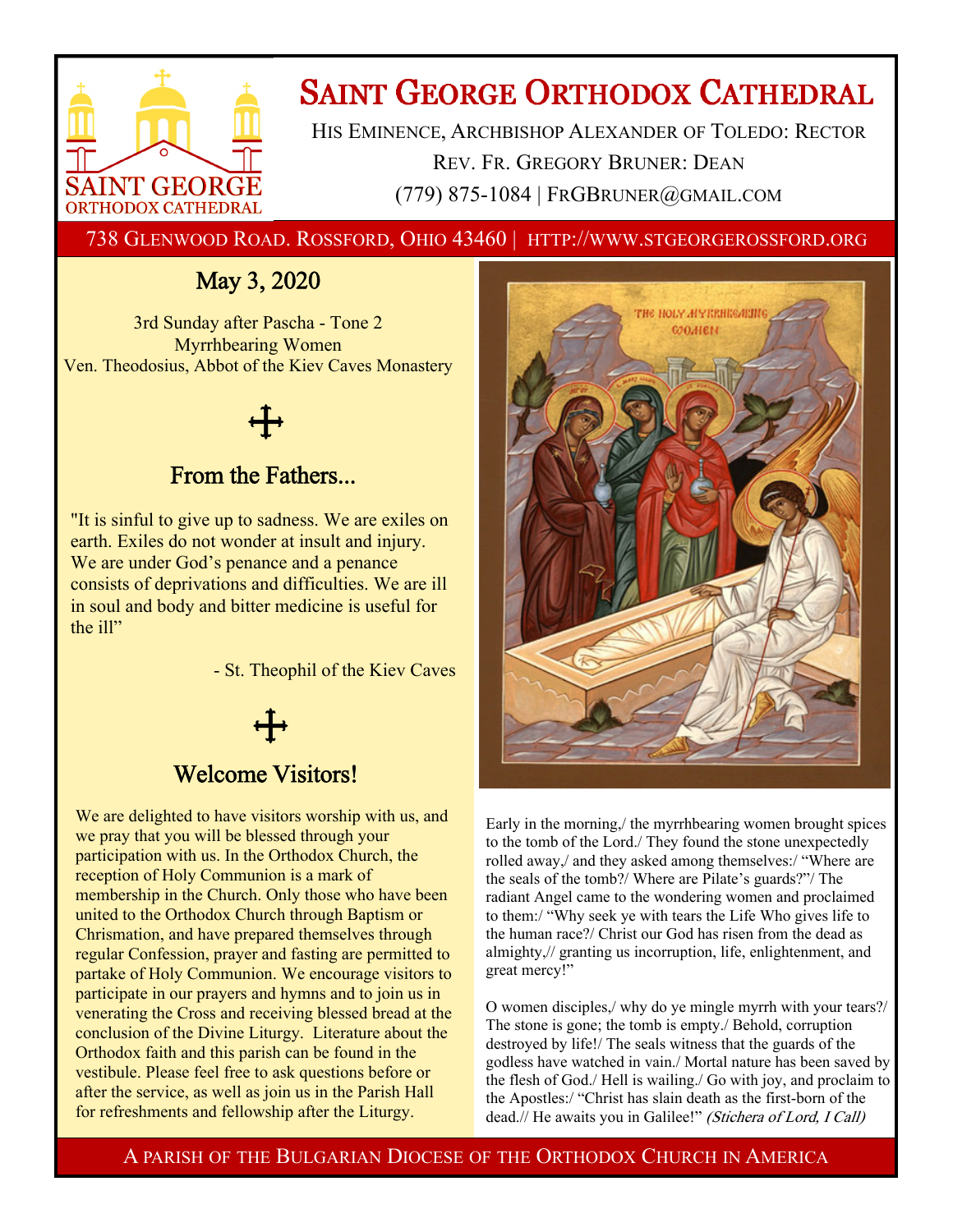### TODAY'S WORSHIP - HYMNS AND SCRIPTURE READINGS

#### Resurrection Troparion in Tone 2

When Thou didst descend to death, O Life Immortal,/ Thou didst slay hell with the splendor of Thy Godhead./ And when from the depths Thou didst raise the dead,/ all the powers of heaven cried out:// "O Giver of life, Christ our God, glory to Thee!"

#### Pentecostarion Troparion in Tone 2

The noble Joseph,/ when he had taken down Thy most pure Body from the Tree,/ wrapped it in fine linen and anointed it with spices,/ and placed it in a new tomb./ But Thou didst arise on the third day, O Lord,// granting the world great mercy.

#### Pentecostarion Troparion in Tone 2

The Angel came to the myrrhbearing women at the tomb and said:/ "Myrrh is fitting for the dead;/ but Christ has shown Himself a stranger to corruption!/ So proclaim: 'The Lord is risen,// granting the world great mercy.'"

#### Epistle: Acts 6:1-7

Now in those days, when the number of the disciples was multiplying, there arose a complaint against the Hebrews by the Hellenists, because their widows were neglected in the daily distribution. Then the twelve summoned the multitude of the disciples and said, "It is not desirable that we should leave the word of God and serve tables. Therefore, brethren, seek out from among you seven men of good reputation, full of the Holy Spirit and wisdom, whom we may appoint over this business; but we will give ourselves continually to prayer and to the ministry of the word."

And the saying pleased the whole multitude. And they chose Stephen, a man full of faith and the Holy Spirit, and Philip, Prochorus, Nicanor, Timon, Parmenas, and Nicolas, a proselyte from Antioch, whom they set before the apostles; and when they had prayed, they laid hands on them.

Then the word of God spread, and the number of the disciples multiplied greatly in Jerusalem, and a great many of the priests were obedient to the faith.

#### Gospel: Mark 15:43-16:8

Joseph of Arimathea, a prominent council member, who was himself waiting for the kingdom of God, coming and taking courage, went in to Pilate and asked for the body of Jesus. Pilate marveled that He was

Glory to the Father and to the Son and to the Holy Spirit.

#### Pentecostarion Kontakion in Tone 2

Thou didst command the Myrrhbearers to rejoice, O Christ God./ By Thy Resurrection, Thou didst stop the lamentation of Eve, the first mother./ Thou didst command them to preach to Thine Apostles:// "The Savior is risen from the tomb!"

Now and ever and unto ages of ages. Amen.

#### Pascha Kontakion in Tone 8

Thou didst descend into the tomb, O Immortal,/ Thou didst destroy the power of death./ In victory Thou didst arise, O Christ God,/ proclaiming, "Rejoice!" to the Myrrhbearing Women,// granting peace to Thine Apostles, and bestowing Resurrection on the fallen.

already dead; and summoning the centurion, he asked him if He had been dead for some time. So when he found out from the centurion, he granted the body to Joseph. Then he bought fine linen, took Him down, and wrapped Him in the linen. And he laid Him in a tomb which had been hewn out of the rock, and rolled a stone against the door of the tomb. And Mary Magdalene and Mary the mother of Joses observed where He was laid.

Now when the Sabbath was past, Mary Magdalene, Mary the mother of James, and Salome bought spices, that they might come and anoint Him. Very early in the morning, on the first day of the week, they came to the tomb when the sun had risen. And they said among themselves, "Who will roll away the stone from the door of the tomb for us?"

But when they looked up, they saw that the stone had been rolled away – for it was very large. And entering the tomb, they saw a young man clothed in a long white robe sitting on the right side; and they were alarmed.

But he said to them, "Do not be alarmed. You seek Jesus of Nazareth, who was crucified. He is risen! He is not here. See the place where they laid Him. But go, tell His disciples – and Peter – that He is going before you into Galilee; there you will see Him, as He said to you."

So they went out quickly and fled from the tomb, for they trembled and were amazed. And they said nothing to anyone, for they were afraid.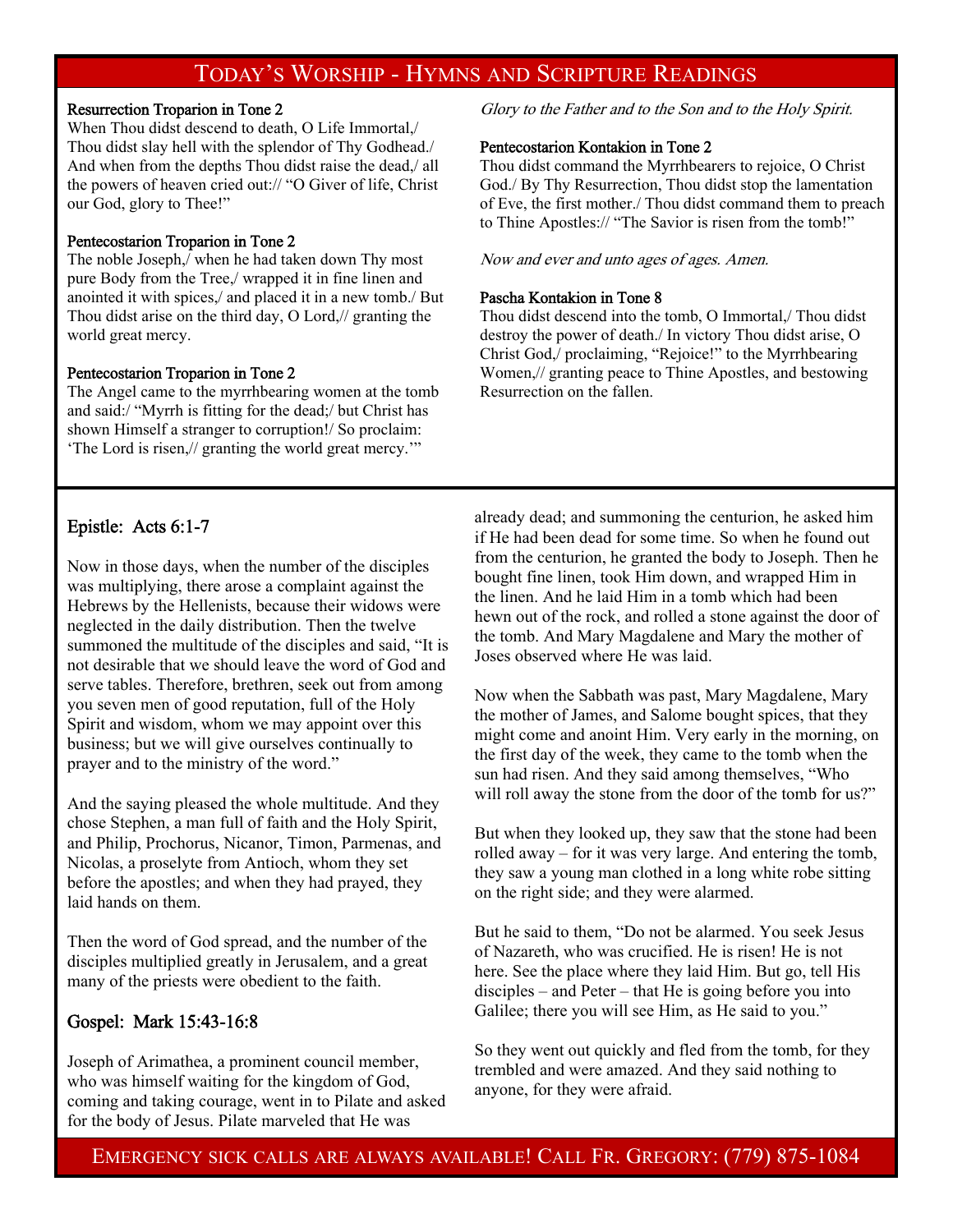### THIS WEEK AND LIFE IN CHRIST

#### Sunday, May 3rd 10:00 AM Divine Liturgy (Livestream)

### 3rd Sunday of Pascha—Holy Myrrhbearing Women

Martyrs Timothy the Reader and his wife Maura in Egypt Ven. Theodosius, Abbot of the Kiev Caves Monastery Acts 6:1-7, Mark 15:43-16:8

#### Monday, May 4th

f

j

f

<sup>-</sup>

Virgin Martyr Pelagia of Tarsus in Asia Minor The Alfanov brethren of Novgorod Acts 6:8-7:5, 47-60, John 4:46-54

#### Tuesday, May 5th

Great Martyr Irene Uncovering the Relics of Ven. Jacob of Zheleznoborovsk Acts 8:5-17, John 6:27-33

#### Wednesday, May 6th

Righteous Job the Long-suffering Ven. Micah, disciple of Ven. Sergius of Radonezh Acts 8:18-25, John 6:35-39

#### Thursday, May 7th

Repose of St. Alexis Toth, Confessor in America Appearance of the Precious Cross over Jerusalem Galatians 1:11-19, Acts 8:26-39 John 10:1-9, John 6:40-44

#### Friday, May 8th

Holy Apostle and Evangelist John the Theologian Ven. Arsenius the Great 1 John 1:1-7, Acts 8:40-9:19 John 19:25-27, 21:24-25, John 6:48-54

#### Saturday, May 9th 5:00 PM Great Vespers (Livestream)

Prophet Isaiah Martyr Christopher of Lycia Translation of Relics of St. Nicholas the Wonderworker Acts 9:20-31, John 15:17-16:2

#### Sunday, May 10th 10:00 AM Divine Liturgy (Livestream) 4th Sunday of Pascha—Sunday of the Paralytic

Apostle Simeon the Zealot 1 Corinthians 4:9-16, Acts 9:32-42 Matthew 13:54-58, John 5:1-15



#### Finding Courage



Risk and courage are outstanding elements in the lives of the Myrrhbearing Women and also Joseph of Arimathea, who asked for and buried the body of Jesus Christ.

Picture the women on the way to the tomb of Christ that very early, still-dark

morning. It wasn't the safest time of day for a group of unaccompanied females to be on the road under any circumstances. But on this particular morning the Jewish authorities were hypervigilant and suspicious, and a detail of guards had been posted at the tomb. There were plenty of reasons for the women simply to be too afraid to go and anoint the Lord's body.

Yet the Gospels tell us that they expressed only one concern: "Who will roll away the stone?" They were intent on doing what was proper for a beloved person who had died, and so they found their courage. Nor did they run away from the angel at the tomb, of whom they were indeed afraid, as Mark 16:8 tells us. They stayed, heard the angel's command, and rushed to carry it out by giving the apostles the good news of the resurrection (Luke 24:9).

Joseph of Arimathea was a disciple of the Lord, but a secret one. The Gospels give us a few facts about him. He was a rich man, prominent in the community, and a member of the Sanhedrin, the council of Jewish leaders. It was due to his public visibility and his position as a council member that he kept his discipleship secret.

So Joseph was probably not a person of great courage. Like many people with much to lose, he was not going to risk his place and possessions readily. Yet while the disciples fled and hid, Joseph stepped forward and declared himself a loving friend of the Lord at the moment when it was most dangerous to do so.

Pontius Pilate had just condemned Jesus Christ to death. There had been no public outcry of protest; His followers were demoralized, fearful, and silent. Even Pilate—perhaps especially Pilate, with his self-protective and hesitant nature—must have been impressed by the bravery of this man coming forward, alone, to ask for the body of the executed preacher.

The Gospels tell us that Joseph was a good and just man, and had not consented to the Sanhedrin's decision to condemn Jesus. This was an act of fortitude. But asking for the body was even more of a risk, because it brought him to the notice of the Romans and of his fellow Jewish leaders, most of whom had wanted Jesus to die. Only by "taking courage," as Luke writes, could Joseph make such a request.

The danger faced by the Myrrhbearing Women as they walked to the tomb was real. So was the fear of losing position and security faced by Joseph. But they all found their courage, because they were "waiting for the Kingdom of God" (Mark 15:45). They saw that Kingdom in Jesus Christ, and fear would never be able to hold them back again.

HAVE A QUESTION OR NEED TO CHAT? CALL OR EMAIL FR. GREGORY.